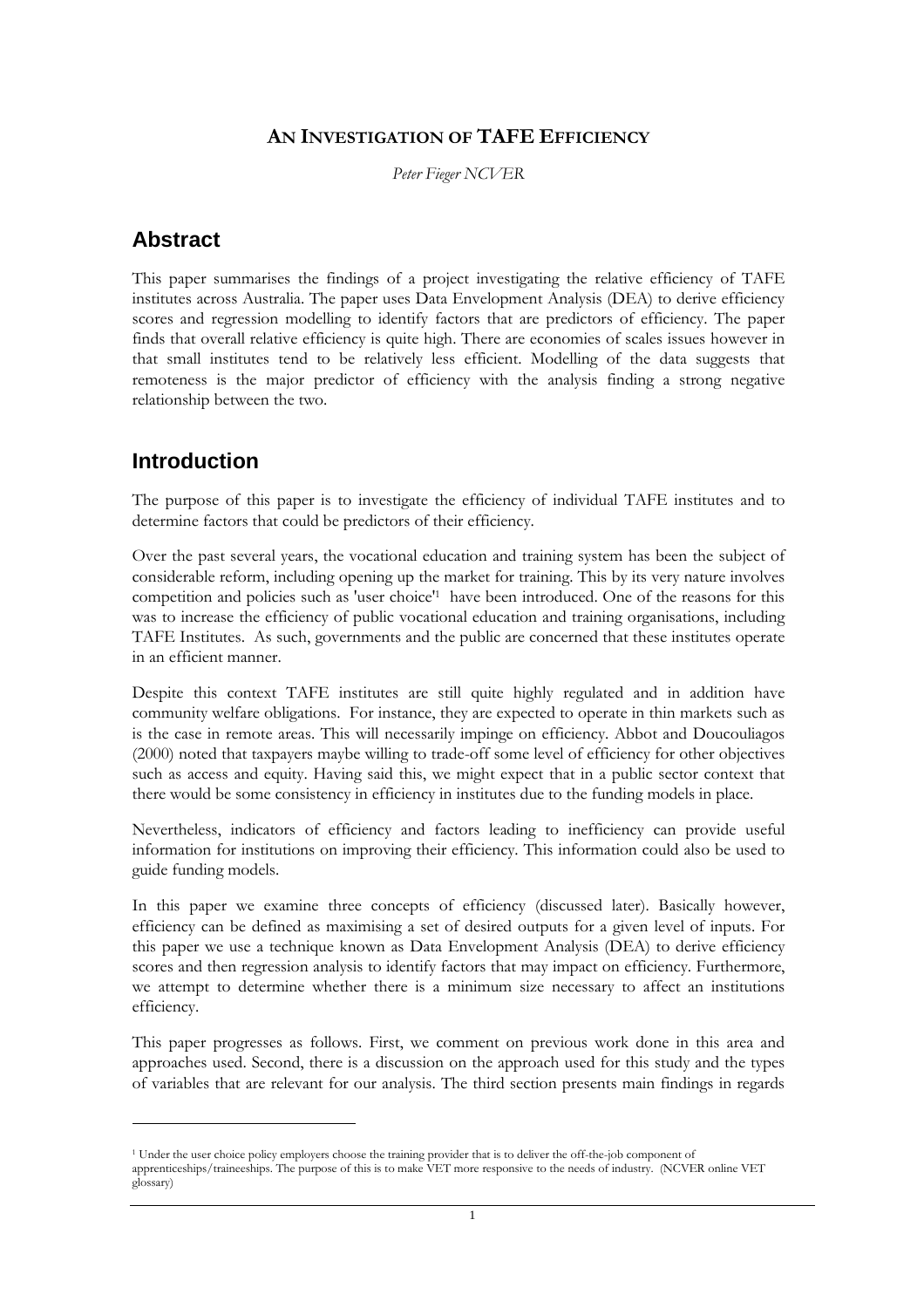to efficiency and the sorts of factors that may impact on efficiency. The paper concludes with some observations on the findings.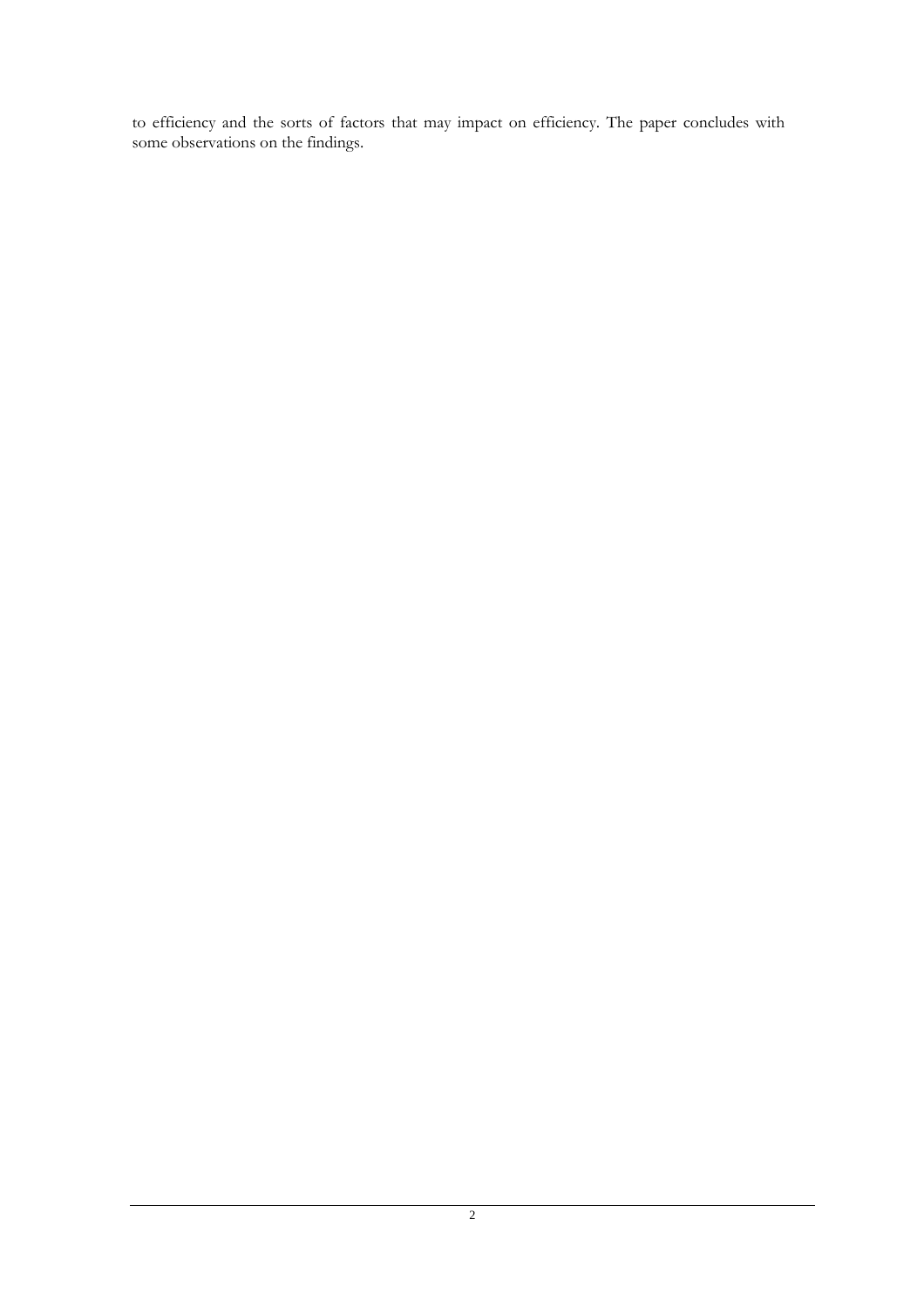# **Previous literature**

There has been relatively little research that compares the efficiency of TAFE institutes across Australia. There have been earlier studies that have examined the efficiency of TAFE institutes from a state perspective (Abbot & Doucouliagos, 1998; Abbot & Doucouliagos, 2000), and also one that has compared the efficiency of New Zealand Polytechnics (Abbott & Doucouliagos 1999). There have also been studies that have compared the efficiency of Australian universities (Carrington, Coelli & Rao, 2004; Abbot & Doucouliagos, 2003; Abbot & Doucouliagos, 2009).

The Carrington et al (2004) study is perhaps the most comprehensive of the papers that have examined the efficiency of Australian universities or VET institutions. They found that the university sector is relatively efficient, but they also examined a variety of variables that can be predictors of efficiency. They broke these variables into quality variables (e.g., student satisfaction and proportion full-time employed post study) and environmental variables such as proportion of students who are Indigenous, who come from a low socio-economic background and who come from rural and remote locations. Their analysis found only two variables that were significant location and proportion of students from rural and remote locations negatively influence efficiency. The approach taken by Carrington et al (2004) provided a good starting point as we are interested in factors that are predictors of efficiency as well as the efficiency scores.

# **Approach**

We use Data Envelopment Analysis (DEA) to derive the relative efficiency scores of TAFE institutes and then regression modelling to test for factors that may be predictors of efficiency. Data Envelopment Analysis (DEA) is a technique that is used to evaluate the performance of a set of what are called Decision Making Units (Charnes et al., 1978; Cooper et al., 2004). It is a nonparametric linear programming technique that constructs a frontier over the data (Coelli et al, 2005).

The DEA approach provides various types of efficiency scores. Firstly, it provides information on technical efficiency. This can be defined as the maximum number of useful outputs obtained for a given set of inputs. Technical efficiency can be further broken down into constant returns to scale and variable returns to scale. Very simply put, constant returns to scale assumes that outputs increase in proportion to inputs. There is an assumption that scale of economies does not change with an increase in the size of the unit (institution) under investigation. This assumption can be naive in a lot of instances. Variable returns to scale does assume that scale of economies change with an increase in the size of the unit (either increasing or decreasing). This a more realistic assumption in many instances, including TAFEs. Using variable returns to scale, institutes of a similar size are compared for efficiency. The other measure of efficiency we use is scale efficiency, which is derived by dividing variable returns to scale and constant returns to scale. This shows is the extent to which an institution can benefit from returns to scale by changing the size of an institution to an 'optimal' size.

## **Strengths and limitations of the DEA technique**

Previous research using data envelopment analysis outlines various strengths and limitations of the technique. These are summarised below.

### **Strengths**

Agasisti and Johnes (2009) summarise some of the main strengths of DEA. Firstly, it is suited to a context where there are multiple inputs and multiple outputs, such as the case in business units or indeed an entire organisation. Secondly, using this method it is not necessary to impose a functional form on the process (i.e. an algebraic relationship between the variables). Thirdly, the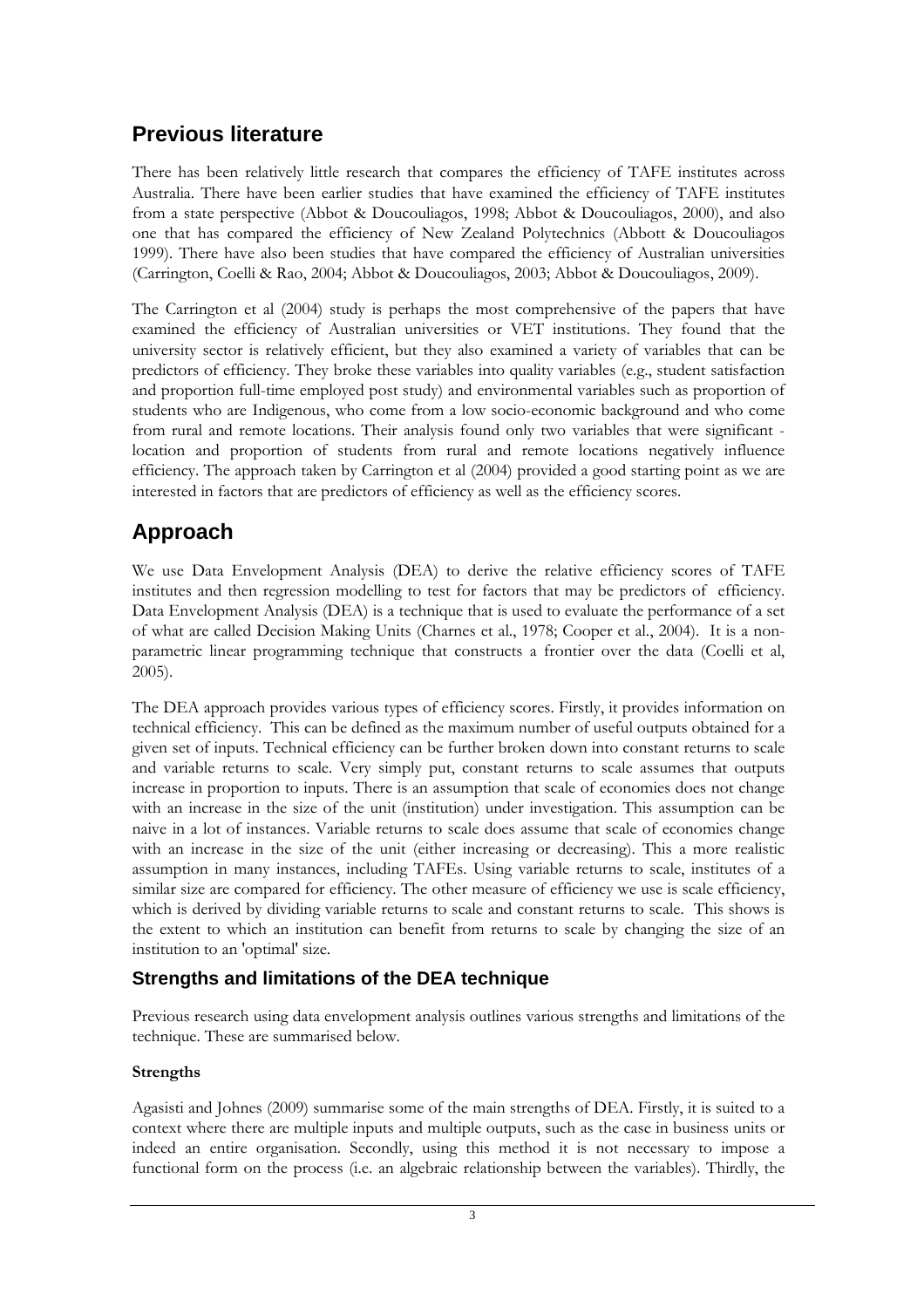method provides various analytical information. Apart from the relative efficiency scores, there is also information on peer groups (efficient units on the same part of the frontier as inefficient units) and slacks, which is information on the amounts of input/output that could be reduced.

#### Weaknesses

The method will always identify as efficient at least one of the cases under examination. In reality they may all be inefficient (Abbot & Doucougliagos, 2000). The choice and availability of inputs and outputs effect the efficiency scores obtained. Generally, inputs and outputs within the control of the business unit (or in our case institution) are chosen. However, the level of information required is often not readily available, so their can be a reliance on 'proxy' variables. Furthermore, the exclusion of a relevant input or output can bias the results.

Following on from the above, the method is somewhat 'data hungry' meaning that we need to restrict the number of inputs and outputs that are used. This leads to an over simplification of this issue. Coelli et al (2005) also discuss several other limitations to the method including the possibility of measurement error, the possible influence of outliers, and that the results can be misleading if environmental differences (between institutions) are not accounted for. Because efficiency is a relative measure, efficiency scores across different studies cannot be directly compared.

### **Data**

The data we used for the analysis comes mainly from NCVER's national provider collection and NCVER's Student Outcomes Survey<sup>2</sup> . However, institute level financial data was obtained either from the institutes annual reports, the institutes themselves, or from the relevant state training authorities.

### **Variables used in the analysis**

We use four categories of variables for our analysis - input, output, quality and environmental variables. These are discussed in turn.

#### Input variables

 $\overline{a}$ 

The input measure we use is expenditure on salaries, wages and related expenses, and other expenditure (excluding capital costs<sup>3</sup>). We do not want to use too many input variables given the relatively low number of observations (institutes). In the Carrington et al (2004) study, they used operating costs (academic and general staff salaries, and other expenses) as their main input variable. Abbott and Doucouliagos (2000) used two input measures in their study - total number of teaching hours (as a proxy for labour) and capital expenditures (as a proxy for capital stock). In their study on New Zealand Polytechnics, Abbott and Doucouliagos (1999) used three input measures - number of full-time equivalent teaching staff, number of full-time equivalent nonteaching staff, and value of fixed assets. Note how these variables are all related. In our study we use salaries and other expenditure as inputs, which is directly related to the number of teaching and non-teaching staff.

<sup>2</sup> We use the results of the Student Outcomes Survey for graduates of the year under examination (so for 2007 we use the results of the 2008 Student Outcomes Survey which is undertaken six months post course.

<sup>&</sup>lt;sup>3</sup> We are not including capital costs here as they would distort the efficiencies. Capital costs are not easily linked to outputs for a given year.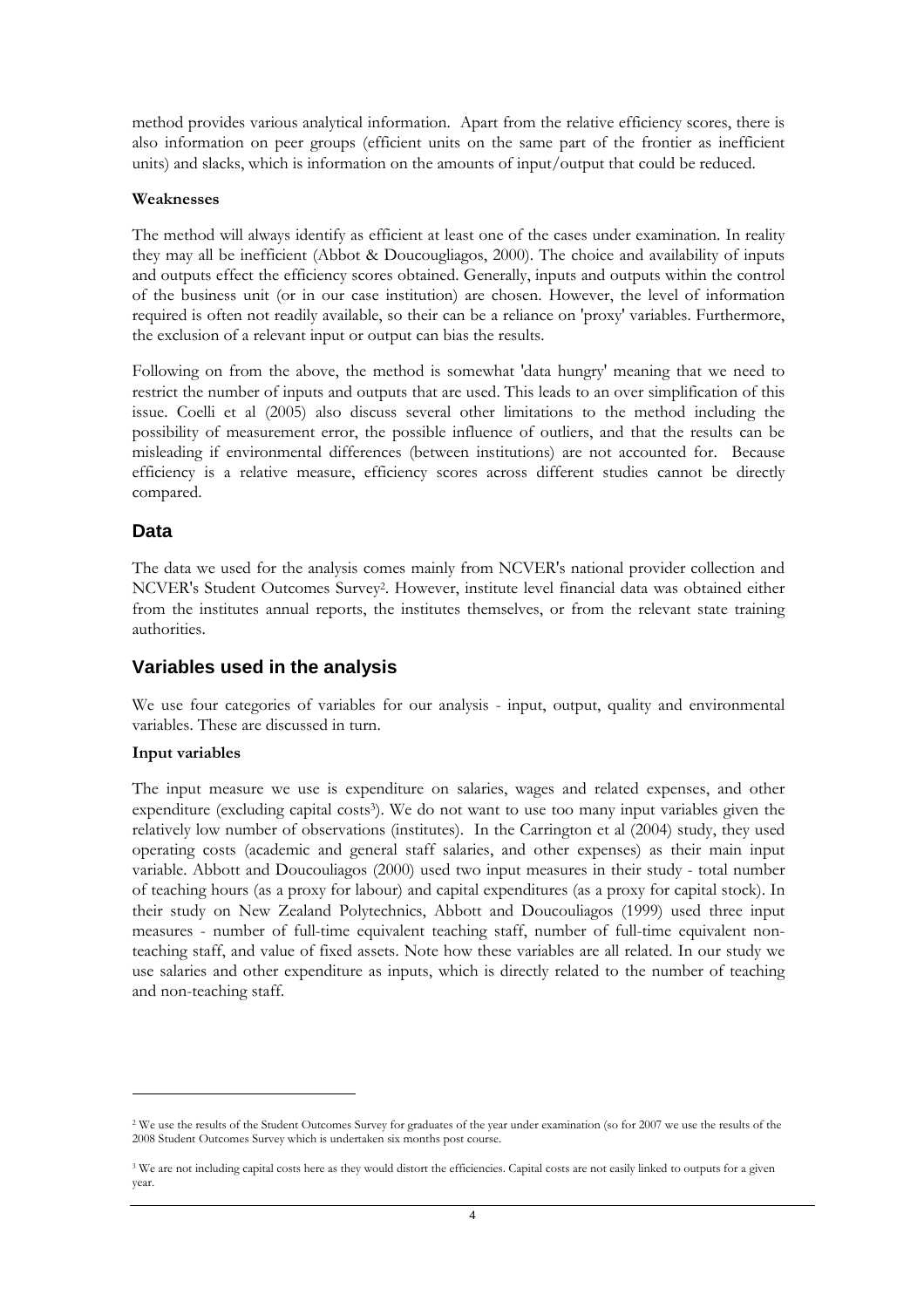#### Output variables

For this study we use number of full year training equivalents as a proxy for training outputs of an institution. These equivalents are split into trades and non-trades to reflect the higher costs associated with teaching the trades. Carrington et al (2004) also used equivalent full-time student units as a way of measuring quantity of teaching. They split their student load by science and nonscience students for the same reasons. Abbott and Doucouliagos (1999, 2000) used student contact hours and number of full-time equivalent enrolments respectively as their output measure.

#### Quality variables

It is hypothesised that the quality of VET provision may relate to efficiency. The argument here is that it may cost more to provide quality provision, thereby decreasing efficiency. Carrington et al (2004) considered three quality measures in their study being student satisfaction with the course, average graduate starting salary, and graduate full-time employment. Abbott and Doucouliagos (2009) in their study of efficiency of Australian and New Zealand universities used data from the Australian Course Experience Questionnaire (on perceptions relating to generic skills) to obtain a rough measure of teaching quality.

For our purposes, this type of information can be obtained from NCVER's Student Outcomes Survey<sup>4</sup>. More specifically, we can derive the proportion of graduates<sup>5</sup> who were satisfied with the training they received and the difference between the proportion of graduates employed (full-time) before the course and after the course. We focus on the difference as many VET students are already in employment. There is a need to be aware however that employment is somewhat reliant on local economic conditions.

In addition we use load pass rate<sup>6</sup>, achieved main intention of doing the course, and willingness of the student to recommend the institution of instruction to others as other quality measures. Load pass rate is an indication of the success of students and could be reflective of the teaching effort put in. Likewise, achieving main intention of the course and recommending the institute could also be reflective of teaching effort.

#### Environmental variables

 $\overline{a}$ 

There are also a variety of other variables that can affect the efficiency of institutes, known here as environmental variables. These can be divided into those relating to students and other variables.

Research shows (e.g. Krause 2005, Mills et al 2009) that certain groups of students, on average, do not fare as well as other students and so the cost of delivery may be higher for these students. Student characteristics that are relevant here include previous level of education, Indigeneity, disability, whether a rural or remote student and English or Non-English speaking background. Carrington et al (2004) used similar student characteristic variables in their study – proportion of Indigenous students, proportion of students from rural and remote areas, location of the institute, and proportion of students from a low socio-economic background. Upon review of our variables indicating percentage of students from remote areas, remote location and percentage of indigenous students we expected that these variables are highly correlated with each other. Closer analysis confirmed this suspicion with observed Pearson correlations in excess of .92. In order to impede the impact of potential multicollinearity in our subsequent regression model, we

<sup>4</sup> This survey, undertaken six months post completion of course, asks graduates and module completers a variety of information about their course and outcomes post course.

<sup>5</sup> We could look at the satisfaction of module completers but this increases the number of variables in our study. Furthermore, it can be argued that graduates could be more discerning in their assessment of satisfaction as they have completed the whole course.

<sup>6</sup> Load pass rate can be defined as all hours successfully completed (including recognition of prior learning) over all hours (including hours that lead to failure or withdrawal).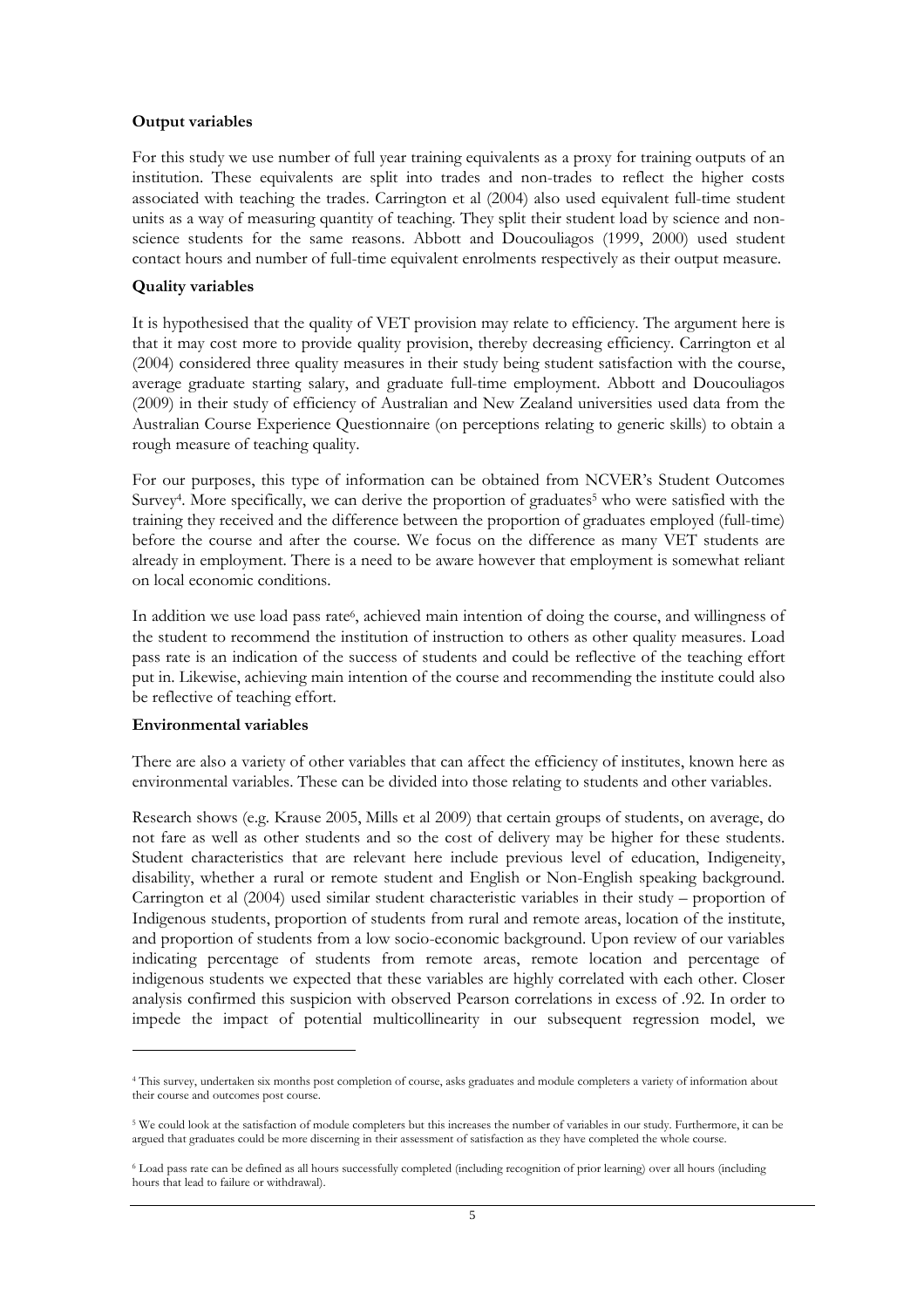performed a principal component analysis with the aim of extracting the dominant underlying factor from these three variables. This factor, named 'remoteness indicator', accounts for 90% of the variance of the three analysed variables.

In another study Abbott and Doucouliagos (2009) found that the percentage of overseas students impacted positively on efficiency in Australian universities. We therefore hypothesized that a similar effect may be observed in TAFE institutes and thus included an environmental variable indicating the percentage of overseas students at individual institutions.

Another environmental variable quantifies part-time students. Institutions can incur extra costs with part-time students due to extra administration costs, posting out course work and out of hours teaching times. For our study we use proportion of part-time students in the institution as an explanatory variable.

In addition to these variables, we also use average hours per student. It could be expected that the higher the hours per student the more efficient in terms of resourcing. Finally, we include a variable on proportion of students who are apprentices or trainees. These are expected to be more resource intensive.

## **Analysis**

Data Envelopment Analysis is used to determine technical (variable returns to scale) and scale efficiency (previously defined). This technique will use the input and output data discussed earlier.

The ordinary least square method of regression analysis is used to regress the quality and environmental variables in table 1 onto the variable returns to scale technical efficiency scores (derived from the Data Envelopment Analysis technique), in order to determine if any of these are predictors of efficiency. Given the small number of cases and relatively large number of variables we will use a p value of less than 0.1 as the cut-off for significance.

# **Findings**

This section shows graphically the efficiency scores obtained by the Data Envelopment Analysis technique, and following this the results of the regression analysis. The efficiency results presented below are for 2007. We also calculated efficiency scores for 2008. Although there were a number of amalgamations of institutes in that year, the results of the efficiency analysis were roughly comparable to 2007 results, indicating a certain comparability of year on year efficiencies.

In our regression analysis we focus attention on the variable returns to scale efficiency scores because VRS efficiencies are not influenced by scale inefficiencies. Additionally, when investigating economy of scale issues we us constant returns to scale efficiencies, as we are here attempt to examine issues of institution size in relation to efficiency.

## **Efficiency scores**

We calculated the mean constant returns to scale technical efficiencies for 2007 as 0.815, and found that 10 out of the 58 institutes could be considered technically efficient. In contrast, the lowest technical efficiency was 0.14. We notice that most institutes (36; 62%) fall within the 0.8 to 1 efficiency range. There are however a few institutes where the relative efficiency is quite low.

As mentioned above, the constant returns to scale efficiency calculations assume that TAFE institutes operate on an optimal scale. The history and geography of an institute may cause it to be not operating at an optimal scale. For this reason, variable returns to scale scores have been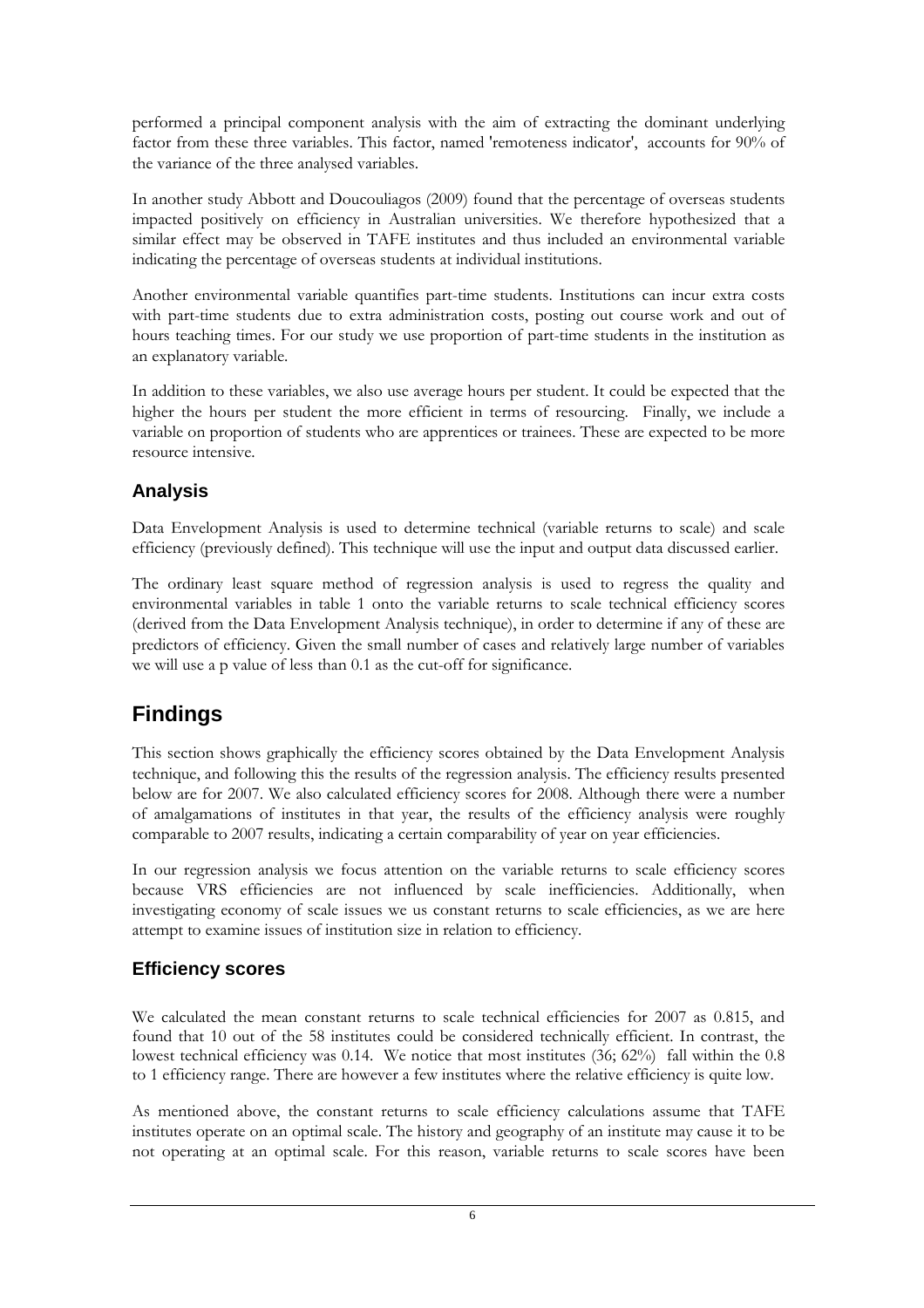calculated to abstract from scale effects (see Figure 1). This results in a higher mean efficiency across the institutes (0.871 as compared to 0.815).



**Figure 1** 

There are also twice as many institutes that are technically efficient as compared to the constant returns to scale assumption (20 as compared to 10). If we look at the example of one of the institutes in our study, the technical efficiency score was 0.62 under the constant returns to scale assumption, however, the institute was technically efficient (1.0) under the variable returns to scale assumption.

If there is a difference between variable and constant returns to scale efficiencies in any one institution, that indicates the presence of scale inefficiencies, and that inefficiency can be calculated by dividing constant returns to scale efficiency by variable returns to scale efficiency (Coelli, 1996). This scale efficiency indicates the potential gain from achieving the optimal size of that institution. As an example, one of the institutes has a constant returns to scale score of .785 and a variable returns to scale score of .864 resulting in a scale efficiency score of .908 - this is the efficiency of the institute if they were of optimal size.

Further to this analysis, we can determine whether an institution exhibits increasing (irs) or decreasing (drs) returns to scale properties. Increasing returns to scale can be interpreted as outputs increasing disproportionately more when inputs increase, and decreasing returns to scale mean that outputs increase at a smaller rate than increasing inputs. In our 2007 analysis of Australian TAFEs, 28 institutes display increasing returns to scale, 10 institutes have constant returns to scale and 20 institutes exhibit decreasing returns to scale properties.

The data envelopment analysis technique also provides information on the effective peers of inefficient institutes. These peers are technically efficient (using variable returns to scale) institutes on the same part of the frontier as the inefficient institute. Theoretically, these peers can be looked at in terms of how they go about their management and teaching so as to achieve improvements in efficiency.

## **Predictors of efficiency**

The variable returns to scale technical efficiency scores determined by DEA were then regressed against quality and environmental variables in order to seek explanations for differences in efficiencies among institutions. The results are presented in table 1: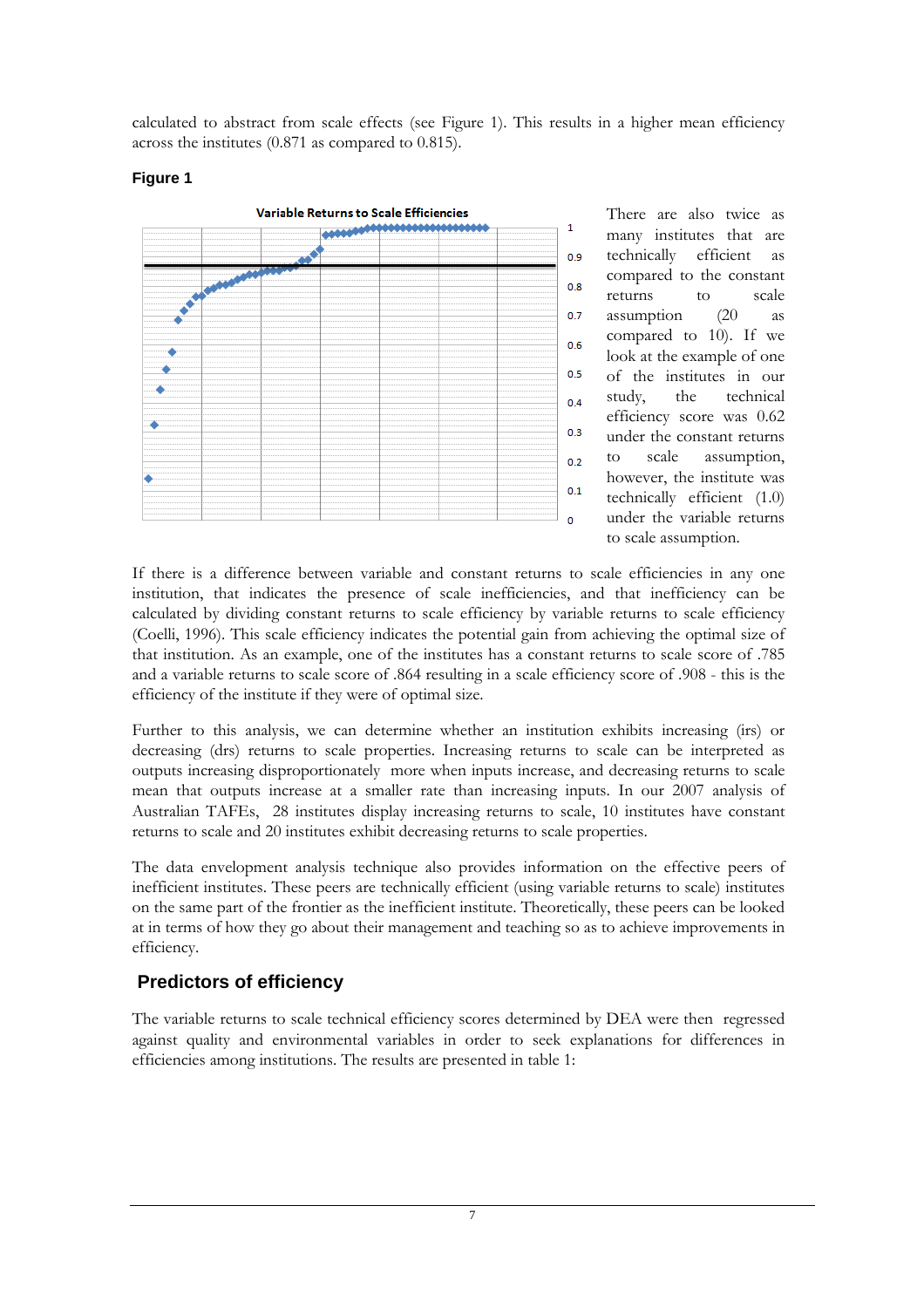| <b>Variable</b>                     | <b>Parameter</b> | <b>Standard</b> | t Value | Pr> t   | <b>Standardized</b> |
|-------------------------------------|------------------|-----------------|---------|---------|---------------------|
|                                     | <b>Estimate</b>  | Error           |         |         | <b>Estimate</b>     |
| % Remoteness indicator              | $-0.1233$        | 0.0276          | $-4.46$ | < .0001 | $-0.6959$           |
| % Overseas students                 | $-0.0009$        | 0.0083          | 0.11    | 0.9115  | 0.0161              |
| % Achieved main goal                | 0.0043           | 0.0039          | 1.11    | 0.2732  | 0.1708              |
| % Employed after v before           | $-0.0051$        | 0.0077          | $-0.66$ | 0.5095  | $-0.0876$           |
| % Satisfied with training           | 0.0067           | 0.0082          | 0.82    | 0.4173  | 0.0902              |
| % Would recommend institution       | 0.0175           | 0.0130          | 1.34    | 0.1870  | 0.1997              |
| % English second language           | 0.0027           | 0.0029          | 0.91    | 0.3697  | 0.1444              |
| % No post school quals and no yr 12 | 0.0015           | 0.0020          | 0.75    | 0.4569  | 0.1017              |
| % with disability                   | $-0.0142$        | 0.0099          | $-1.44$ | 0.1573  | $-0.1892$           |
| % Part time students                | 0.0066           | 0.0117          | 0.57    | 0.5744  | 0.2396              |
| % Apprentices                       | 0.0002           | 0.0033          | $-0.09$ | 0.9311  | $-0.0118$           |
| Load pass rate                      | 0.0045           | 0.0035          | 1.30    | 0.2015  | 0.1593              |
| <b>Average hours</b>                | 0.0012           | 0.0010          | 1.18    | 0.2425  | 0.4932              |
| Intercept                           | $-2.8933$        | 2.1497          | $-1.35$ | 0.1852  |                     |

**Table 1: Predictors of efficiency - Regression results** 

The adjusted  $\mathbb{R}^2$  statistic for the regression model was 0.55 indicating that 55% of the variance in the technical efficiency scores is explained by these variables.

Only one of the variables is significant at the 10% level, being the remoteness indicator which is a negative predictor of efficiency. Carrington et al. (2004) in their study of Australian universities found location and students from rural and remote locations to be the only significant variables in their analysis. Our remoteness indicator is more comprehensive than that of Carrington et al. as it contains the shared variance of the remoteness, students from remote areas, and percentage indigenous students.

We hypothesised earlier that proportion of overseas students could be a predictor of efficiency. This was prompted by the result Abbott and Doucougliagos' study (2009), which found the percentage of overseas students to be a positive predictor of efficiency in Australian universities. However, this is not the case in our analysis of TAFE institutes and may be due to the lower overall percentage of overseas students at TAFE compared with universities.

We need to be careful in interpreting the results however. The relatively small number of TAFE institutes together with a relatively large number of explanatory variables can contribute to the insignificance of some variables. Insignificance of variables can also result from variables being highly correlated, as can sometimes be observed in models where highly correlated variables do lead to multicollinearity which makes it difficult to asses the impact of those correlated variables on the model.

### **Economies of scale issues**

One of the prime issues that affects the efficiency of an institution is size. It can be reasonably expected that larger institutions are generally more efficient than smaller institutions. We have created a scatter plot (Figure 2) displaying constant returns to scale technical efficiency (CRSTE) versus teaching hours (as a measure of institution size), which demonstrates that this expectation is valid. It is clear that very small institutions are disproportionately found among institutions with low efficiency and it seems reasonable to assume that their small size prevents them from being more efficient.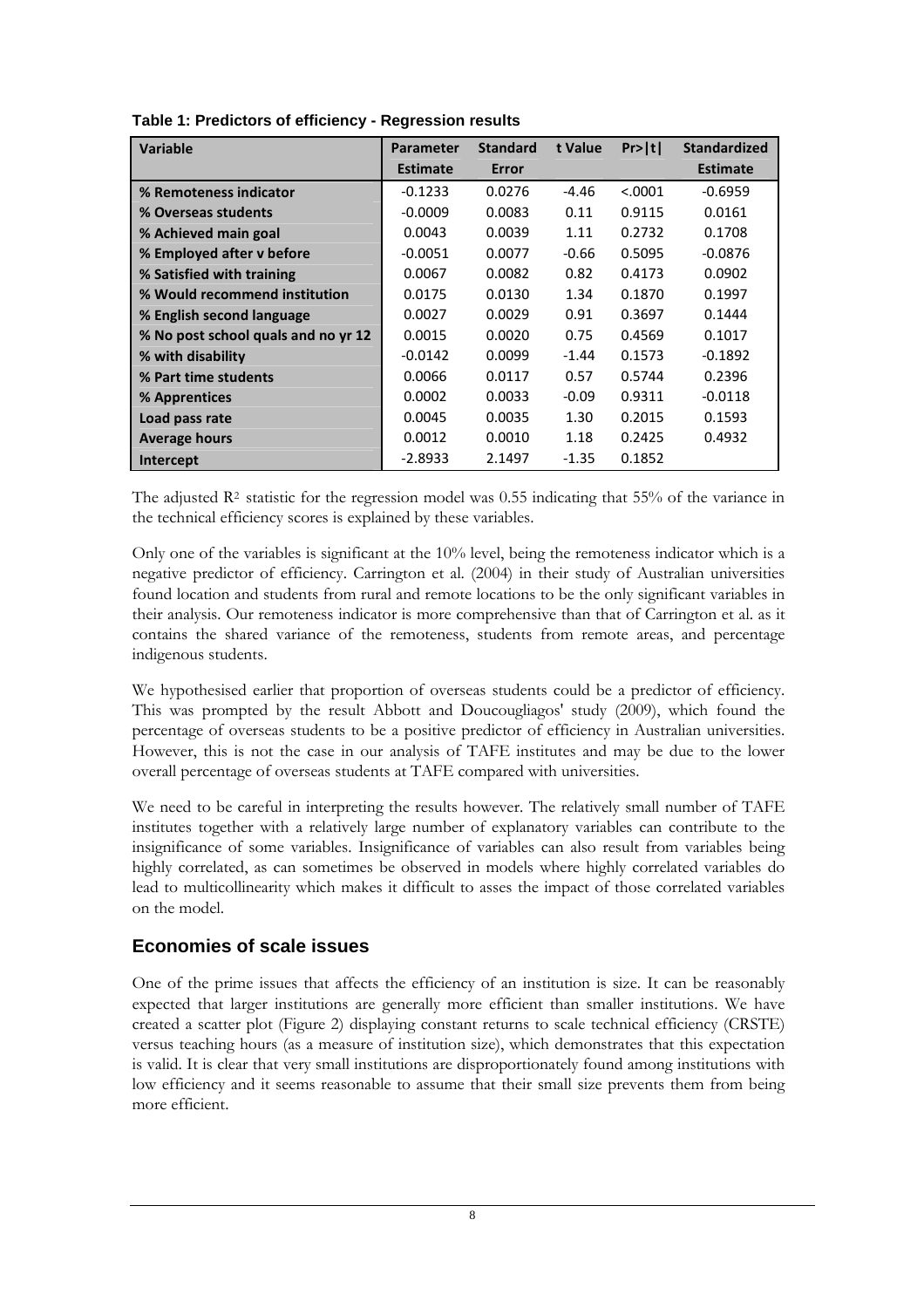



It is thus of interest to determine what the minimum size of an institution is from where on its size is no longer an impediment to efficiency. Considering the graph in Figure 2 again, it appears that the pattern of efficiency follows a reciprocal function, with efficiency rising quickly with only a modest increase in size, and then as size continues to increase, assumes a slower growth

asymptotically approaching an efficiency of one.

We converted the scale for size (as indicated by 'aggregated teaching hours') by dividing individual institutions' teaching hours by the teaching hours of the largest institution, thus making the scales for efficiency and size comparable. A reciprocal function asymptotically approaching +1 can be described in this form:

$$
f(\text{size}) = 1 - a/\text{size}
$$

where *a* is a constant which defines the tightness of the curve.

We applied an iterative process to determine the numerator  $a$ , aiming to maximise the predictive power of the function  $f$ . This yielded an  $a$  of roughly 0.018, which equated to an explained variance of 58%. The resulting graph is displayed in Figure 3.

One way of defining the point at which institution size becomes instrumental to efficiency would be where the tangent of the function described above is 45 degrees, e.g. at a gradient of one.

#### **Figure 3**



This point can be calculated by solving the derivative for size when set to one, thus

$$
f
$$
(size)= $a$ /size<sup>2</sup>=1,

and therefore size= $\sqrt{a}$ , so that in our present case, with 0.018 substituted for *a*, and then multiplied by the scaling factor the minimum size of an institution can be established as 2.7 million teaching hours, from which point on (normalised) size should not be an impediment to efficiency, relative to the most efficient

institutions. It may be advantageous for policy makers to consider this minimum size when contemplating new institutions, amalgamations or the separating of existing TAFEs.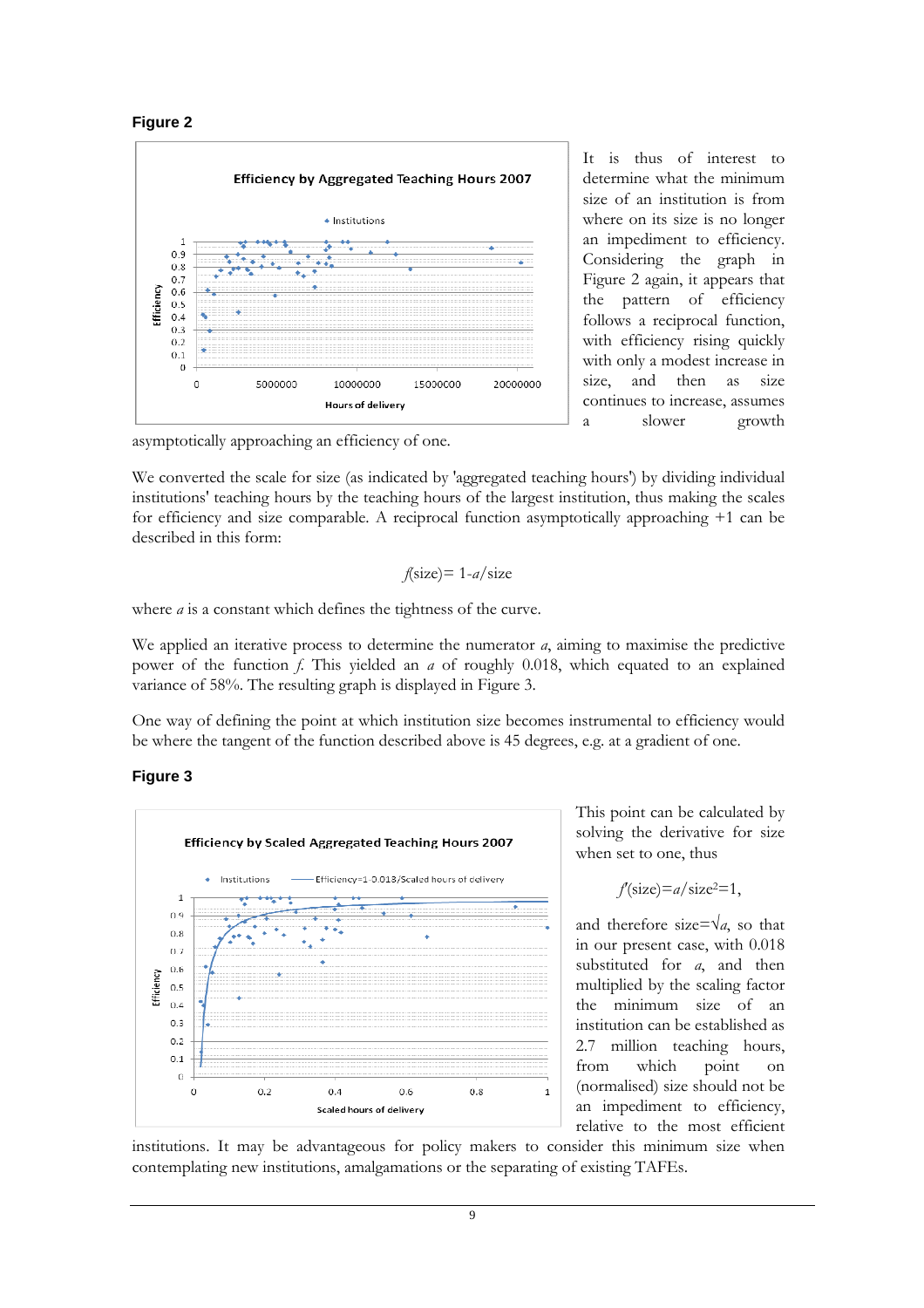# **Conclusions**

This paper has used Data Envelopment Analysis to examine the technical efficiency of TAFE Institutes in Australia for 2007. This is a technique that has been used before in the context of teaching institutes (TAFE and university). The paper also examined possible predictors of efficiency.

We found that while institutes have relatively high efficiency scores overall there is some variation. Variation arises from two main sources - the size of the institute and another factor we call a remoteness indicator. This includes the proportion of students from remote areas in an institute but this factor is also related to the Indigenous status of students as well as institute size.

There is an underlying assumption about quality which we have not covered in this paper. We purely looked at technical efficiency and some of the factors that may predict this. In our analysis of technical efficiency we also need to be aware that TAFEs' have other obligations (such as community service obligations) that can effect technical efficiency.

Nevertheless, the approach used in this paper can provide useful information to institutes regarding efficiency. The information may also be useful in terms of guiding funding models. For instance, the cost of delivery is higher where there are large proportions of students come from remote areas.

# **Acknowledgements**

NCVER is grateful for the sponsorship and interest shown in this project by the Department of Further Education, Employment, Science and Technology in South Australia.